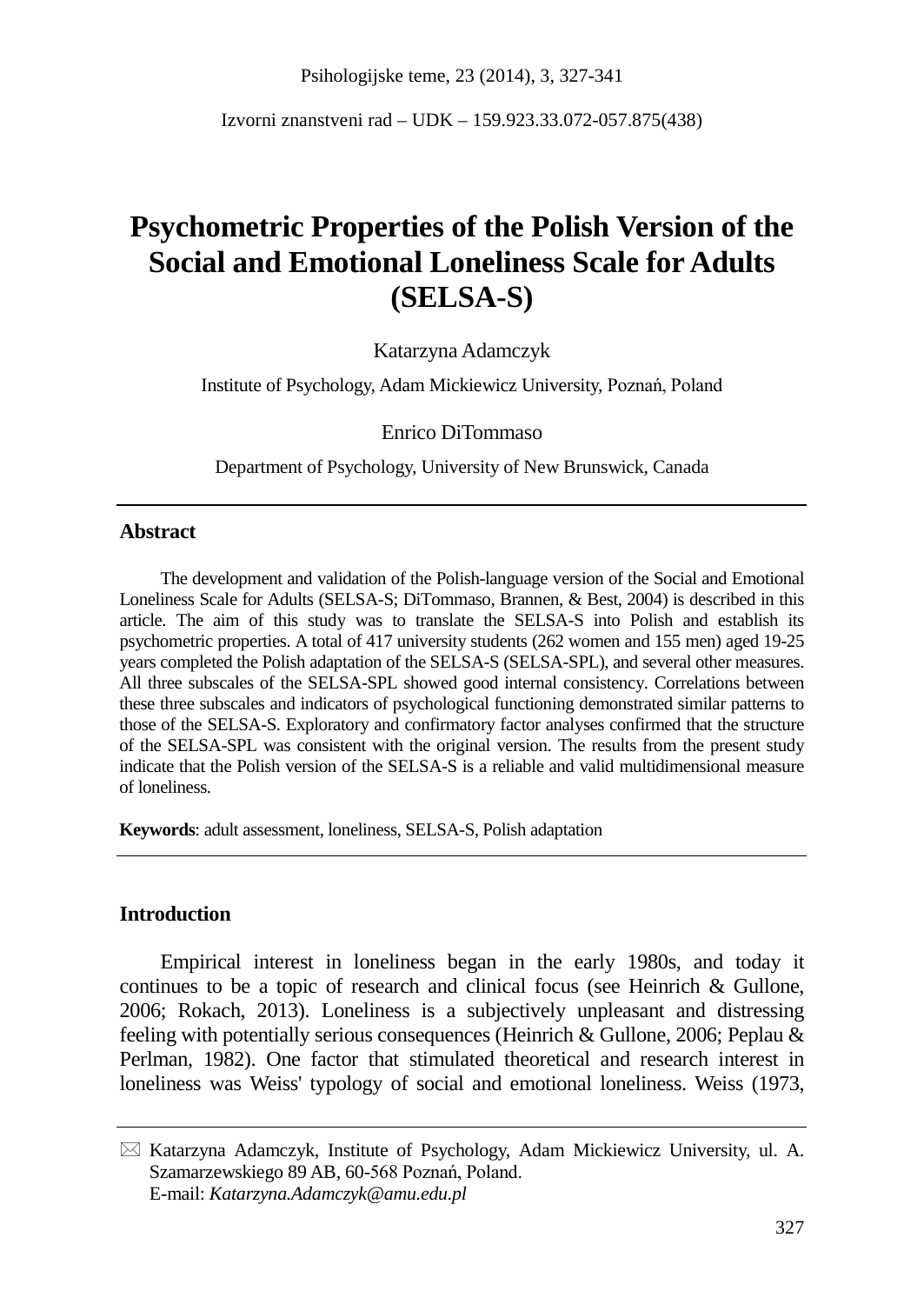1987, 1998) was the first to describe loneliness as a multidimensional experience and proposed a distinction between social loneliness as a result of an inadequate access to social relationships such as a network of peers, co-workers, neighbours, or friends, and emotional loneliness perceived as a lack of close or intimate relationships which are characteristic of ties with a romantic partner, parent, or child.

On the basis of Weiss' (1973) distinction between the experience of social isolation (social loneliness) and emotional isolation (emotional loneliness), DiTommaso and Spinner (1993, 1997) developed a 37-item, multidimensional measure of loneliness, namely the Social and Emotional Loneliness Scale for Adults (SELSA). The authors also noted that emotional loneliness appeared to be comprised of two domains, that is, family emotional loneliness and romantic emotional loneliness. In order to enable clinicians and researchers to use this multidimensional measure of loneliness more effectively, DiTommaso et al. (2004) developed a shorter, psychometrically sound version of the SELSA. The shorter, 15-item version, known as the SELSA-S, was tested using a Canadian sample that consisted of different ages (range 17-74; *M*=23.14, *SD*=7.42) and populations (university students, partners of armed forces personnel, and psychiatric patients). Results from exploratory and confirmatory factor analyses indicated that the reliability and validity of the short version of the SELSA was comparable to the full version of the SELSA (DiTommaso et al., 2004).

The motivation to develop the Polish version of the SELSA-S was twofold. First, no scale exists in Polish that assesses the multidimensional nature of loneliness. Second, the solid psychometric properties and optimal length of the SELSA-S made it appealing for adaptation. The main purpose of this study was to develop and validate a Polish adaptation of the Social and Emotional Loneliness Scale for Adults (SELSA-SPL). The factorial structure, psychometric properties, and associations with indicators of psychological functioning such as anxiety, perceived social support, satisfaction with life and current involvement in a romantic relationship of the SELSA-SPL were all assessed. The results were also compared to those of the original scale, as well as other versions, namely the French-Canadian and Turkish translations. It was predicted that the threedimensional structure of the Polish version of the SELSA-S would be confirmed, and it was hypothesized that the Polish version would be a reliable measure of loneliness. Finally, all the above evidence would provide further support for the psychometric integrity of the SELSA-S.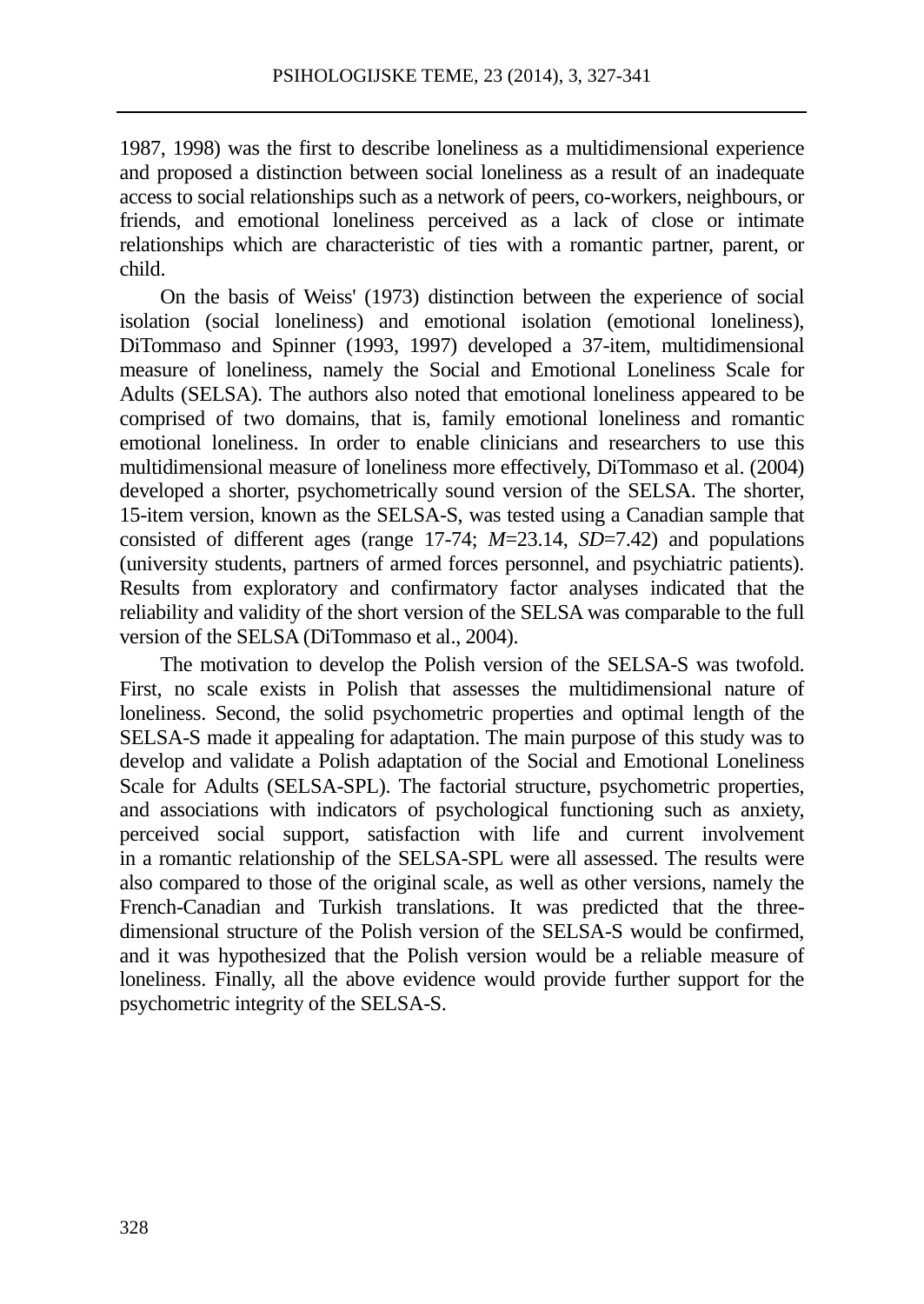## **Methods**

The adaptation process of the Polish-language version of the SELSA-S was performed in the following three stages: (1) translation of the English-language version of the SELSA-S into Polish, (2) testing the psychometric equivalence of the Polish and English versions of the SELSA-S, and (3) verification of the factor structure, and the concurrent and discriminant validity of the Polish version of the SELSA-S.

## *Translation Procedure and Psychometric Equivalence Assessment of English and Polish Versions of the SELSA-S*

To create the Polish version of the SELSA-S, all of the items were translated into Polish by three independent translators who were competent in both written and spoken English and had experience in social and psychological research. The translated forms were reviewed by the author and a native English speaker, and then compared to each other in terms of the content and clarity of the items. In addition, the Polish form was reviewed by one Polish linguist to assess the appropriateness of the grammatical structure of each item. As a result, the Polish version was created and first applied to a small sample of university students (*n*=34) who were instructed to indicate any confusing words or sentences. Subjective feedback revealed that some of the items were not clear and comprehensible. The problematic items were evaluated and corrected to ensure that all were understandable. The final Polish version was back-translated into English by three different experienced translators.

The back-translation resulted in a version highly similar to the original scale, which as an experimental version was used in the second phase of research on a bilingual group of English Philology students from The School of English, Adam Mickiewicz University in Poznan, Poland. In this phase 105 students (75 females and 30 males) aged 19-25 participated. The student sample completed the short form of both the English and Polish SELSA-S in a counterbalanced order to ascertain the effectiveness of the translation. In order to minimize item recall, a one-month interval separated the completion of each version. The English version was completed in December, 2011. One month later, students completed the Polish version. Participants completed the two questionnaire forms during their classes. The whole procedure lasted about 15 minutes. A series of paired *t* tests comparing the two forms at the item and subscale levels revealed no significant differences between the two measures. They were highly correlated: Romantic,  $r=0.89$ ,  $p<0.01$ , Family,  $r=.81$ ,  $p<01$ , Social,  $r=.80$ ,  $p<01$ . Therefore, the Polish version of the SELSA-S was judged to be an effective translation of the scale.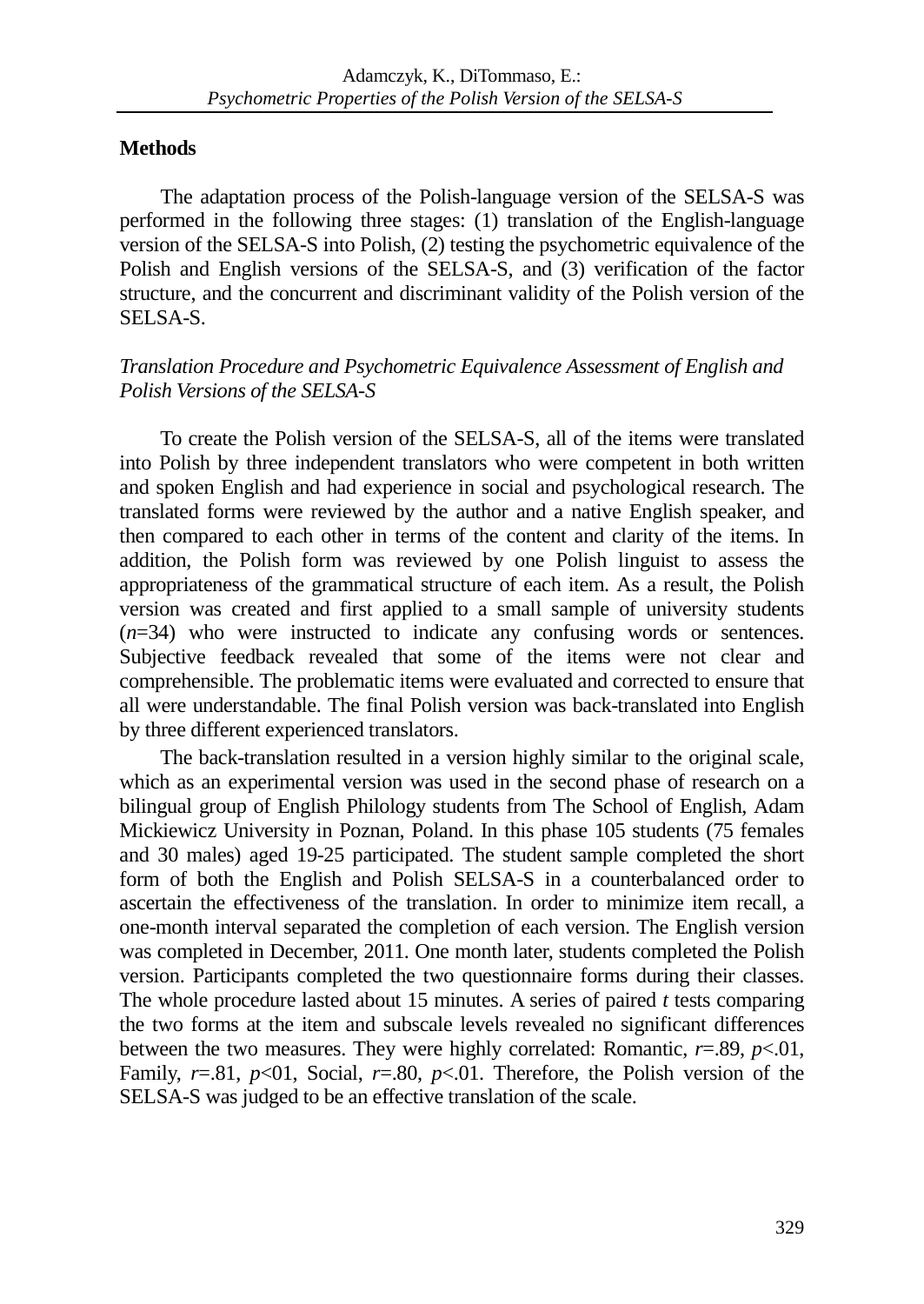#### *Participants and Procedure*

The study was carried out on a sample of university students from different faculties of Adam Mickiewicz University in Poznan, Poland. Data were collected via self-report measures from a total sample of 417 university students: 262 females (62.80%) and 155 males (37.20%). Participants were 19-25 years old (*M*=21.14, *SD*=2.05), resided mainly in large Polish cities with a population exceeding 500,000 inhabitants. Two hundred and eighteen students (52.30%) declared being in a romantic relationship at the time of the assessment whilst 199 students (47.70%) were not.

The first author distributed the measures to the participants across the different courses. The questionnaire packages were administered in classrooms to groups of 20 to 30 students at a time and participation was voluntary. The purpose of the study was explained to students. The students were assured that the information provided would remain anonymous and confidential. The instructions were read aloud. Participants completed a demographic questionnaire and a package of measures. In order to minimize the possible influence of the order of questionnaire presentation, the Polish version of the SELSA-S appeared equally often in each ordinal position. Completing the questionnaire package took approximately 20 minutes.

## *Measures*

The questionnaire package completed by the participants was comprised of the following instruments:

*Demographic Questionnaire*. This questionnaire was designed to obtain general descriptive information such as age, gender, faculty and current relationship status.

*The Social and Emotional Loneliness Scale for Adults - Short Form* (SELSA-S; DiTommaso et al., 2004) (Polish Adaptation; SELSA-SPL). The SELSA-S is a multidimensional measure of loneliness. It consists of 15 items designed to measure emotional (romantic and family) and social loneliness. The items are rated on a 7-point scale, ranging from 1 *- strongly disagree* to 7 *- strongly agree*. High SELSA-S scores indicate high levels of emotional and social loneliness. The SELSA-S's three subscales have high internal reliability, with Cronbach's alphas ranging from .87 to .90, and have been shown to be a valid measure of loneliness (DiTommaso et al., 2004).

*The Revised UCLA Loneliness Scale* (UCLA-R; Russell, Peplau, & Cutrona, 1980) (Polish adaptation; Rembowski, 1992). The Revised UCLA Loneliness Scale is a 20-item global measure of subjective feelings of loneliness and of social isolation. Participants are asked to indicate how often each of the statements is descriptive of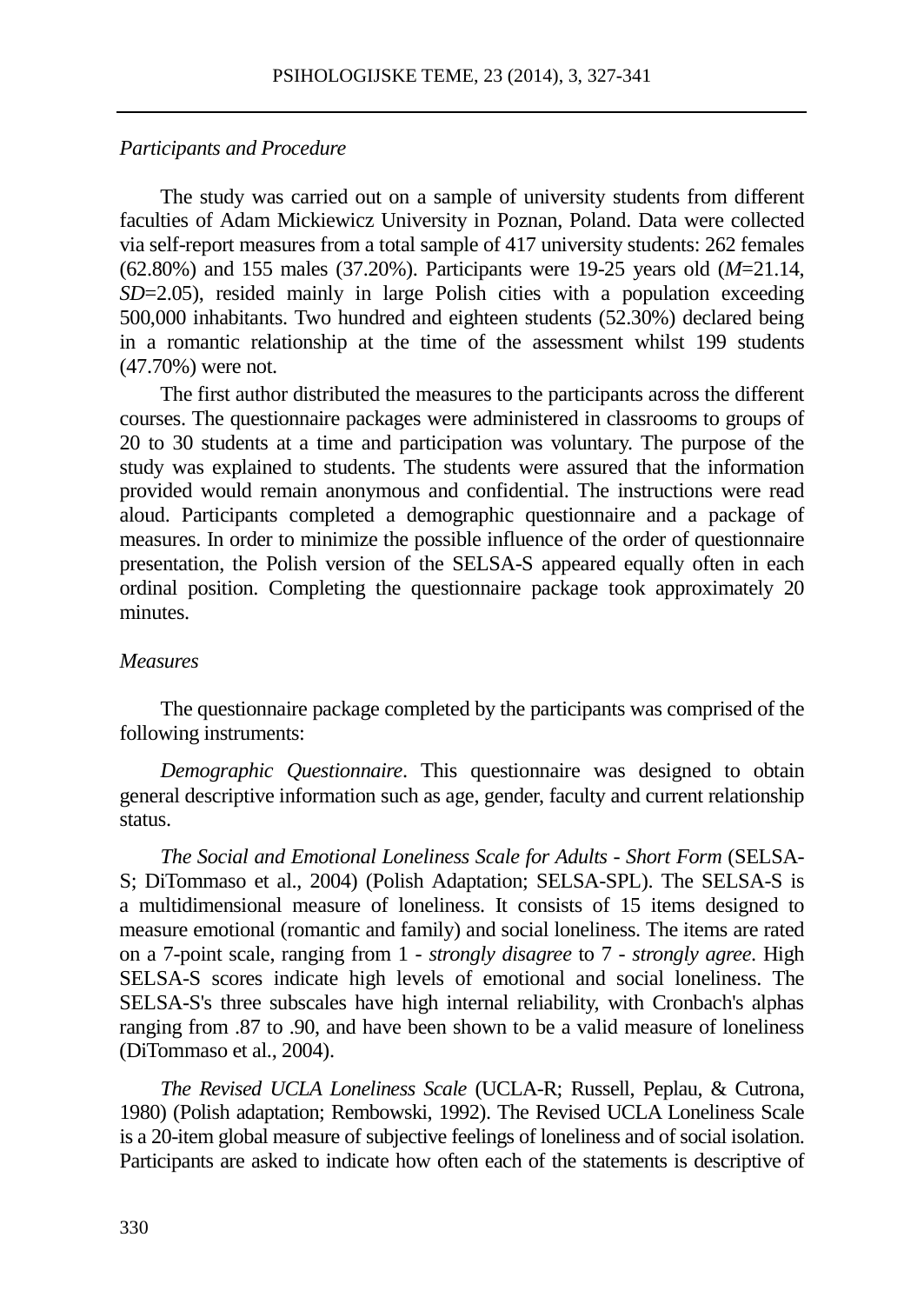them and rate each item as either Often - O (*"I often feel this way"*), Sometimes - S *("I sometimes feel this way"),* Rarely - R *("I rarely feel this way"*), and Never **-** N (*"I never feel this way"*). The UCLA Loneliness scale has been found to have a high internal consistency (coefficient alpha .96 and high test-retest reliability of .94). In the present study, the UCLA-R had high internal reliability ( $\alpha$ =.88).

*The State-Trait Anxiety Inventory* (STAI; Spielberger, 1983) (Polish adaptation; Spielberger, Strelau, Tysarczyk, & Wrześniewski, 2006). This inventory has both State and Trait scales. Each scale consists of 20 items that are rated on a 4 point Likert scale, ranging from *not at all* to *very much so* for the STAI State and from *almost never* to *almost always* for the STAI Trait. The STAI has excellent internal reliability ( $\alpha$ =.90) and has been shown to be a valid measure of both situational and trait anxiety (Spielberger et al., 2006). The Cronbach's alphas in the present study were .90 for the State and .88 for the Trait anxiety scales.

*The Multidimensional Scale of Perceived Social Support* (MSPSS; Zimet, Dahlem, Zimet, & Farley, 1988) (Polish adaptation; Adamczyk, 2013). This scale is a 12-item self-report instrument designed to assess a person's perception of the adequacy of social support from three sources: friends, family and significant others. There are four items per subscale, each with response options ranging from 1 - *very strongly disagree* to 7 - *very strongly agree*. The internal consistency for the total scale and the subscales are high, ranging between .79 and .98 within various samples. In the present study the Cronbach's alphas were .94 for friends, .89 for family, and .90 for significant others.

*Satisfaction With Life Scale* (SWLS; Diener, Emmons, Larsen, & Griffin, 1985) (Polish adaptation; Juczyński, 2009). This scale measures an individual's satisfaction with his/her life. The SWLS uses a 7-point Likert scale, ranging from 1 - *strongly disagree* to 7 - *strongly agree*, yielding a possible score range of 5 (low life satisfaction) to 35 (high life satisfaction). The scale's internal consistency was high (α=.87) and two week test-retest reliability was *r*=.85. The Cronbach's alpha in the current study was .82.

## *Data Analysis*

First, the factorial structure of the Polish adaptation of the SELSA-S was investigated by conducting a principal components analysis and confirmatory factor analyses. Second, psychometric properties of the scale were determined. Third, the association between the Polish version of the SELSA-S and constructs of psychological functioning such as anxiety, perceived social support, satisfaction with life and information on respondents' commitment in an intimate relationship was assessed.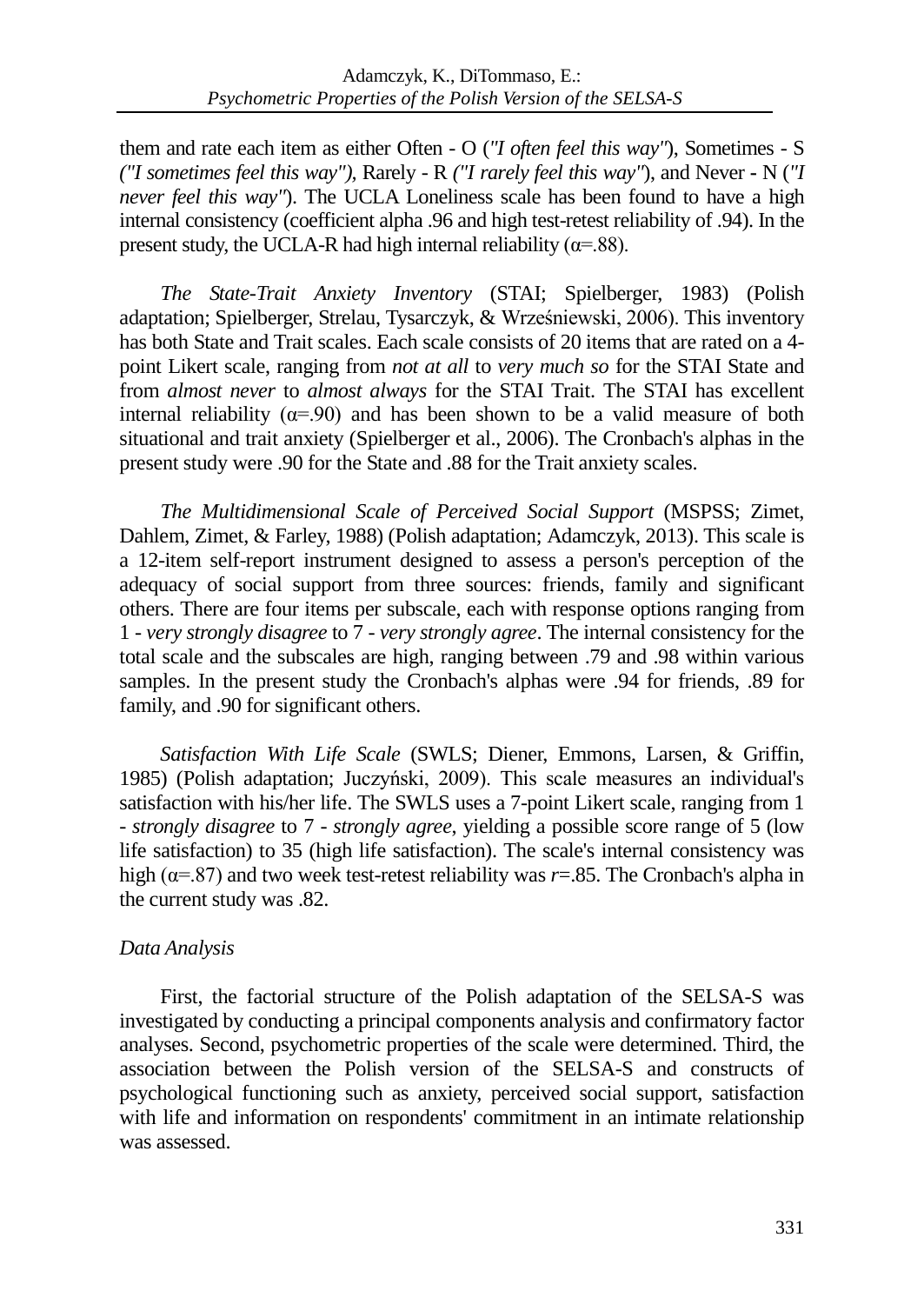## **Results**

## *Exploratory Factor Analysis*

In order to compare findings concerning the factorial structure of the present study with the results from the original study by DiTommaso et al. (2004), an exploratory factor analysis with Varimax rotation with Kaiser Normalization was performed on the data. The Kaiser-Meyer-Olkin index of adequate sampling was .82 for the sample and indicated that the data represented a homogeneous collection of variables that were suitable for factor analysis. Barlett's test of sphericity was significant for the sample,  $\chi^2$ =3490.96, *df*=105 *p*<.001, which indicated that the set of correlations in the correlation matrix were significantly different from zero and suitable for factor analysis. Similarly to the results obtained in DiTommaso et al.'s (2004) original study, an exploratory factor analysis extracted three distinct factors. This analysis resulted in four eigenvalues greater than  $1 \times 4.50$ ,  $2.86$ ,  $2.24$ ,  $1.10$ , 0.91, 0.64, 0.50, 0.49, 0.42, 0.32 …). However, an examination of the Scree plot and percentage of variance explained indicated that a three-factor solution best represented the structure of the SELSA-SPL. In addition, performed analysis indicated that the fourth factor did not represent an essential, distinctive aspect of loneliness. Therefore, based on both statistical and theoretical reasons we adopted the 3-factor model. The three factors explained 64% of the total variance, and displayed clear loadings of the items on the respective scales (all >.40) consistent with the SELSA-S. The items, loadings and variance for the three factors of the Polish version of SELSA-S (i.e., SELSA-SPL) are presented in Table 1.

|     | Items/Subscales                                                     | Factor |                |       |  |
|-----|---------------------------------------------------------------------|--------|----------------|-------|--|
|     |                                                                     |        | $\mathfrak{D}$ | 3     |  |
|     | Percent of Variance Explained                                       | 22.75  | 20.82          | 20.41 |  |
|     | <b>Family Loneliness Subscale</b>                                   |        |                |       |  |
|     | 1. Czułem się samotny, kiedy byłem z moją rodziną.                  | .65    | .19            | .08   |  |
| 4.  | Nie miałem nikogo w mojej rodzinie, na kogo wsparcie i              | .74    | .11            | .15   |  |
|     | zachętę mógłbym liczyć, ale chciałbym mieć taką osobę. <sup>a</sup> |        |                |       |  |
| 8.  | Czułem, że miałem bliskie relacje z moją rodziną. <sup>a</sup>      | .87    | .02            | .14   |  |
| 11. | Czułem się częścią mojej rodziny. <sup>a</sup>                      | .90    | .02            | .11   |  |
| 12. | Moja rodzina naprawdę troszczyła się o mnie.                        | .88    | .02            | .11   |  |
|     | Romantic Loneliness Subscale                                        |        |                |       |  |
| 3.  | Miałem partnerkę, z którą dzieliłem się moimi najbardziej           | .05    | .89            | .03   |  |
|     | intymnymi myślami i uczucia. <sup>a</sup>                           |        |                |       |  |
| 6.  | Miałem partnerkę lub współmałżonkę, która dawała mi                 | .02    | .93            | .02   |  |
|     | wsparcie i zachętę, jakich potrzebowałem. <sup>a</sup>              |        |                |       |  |
| 10. | Żałuję, że nie miałem bardziej satysfakcjonującego związku          | .14    | .66            | .01   |  |
|     | partnerskiego.                                                      |        |                |       |  |

Table 1. *Items and Varimax Rotated Factor Loadings for the SELSA-SPL*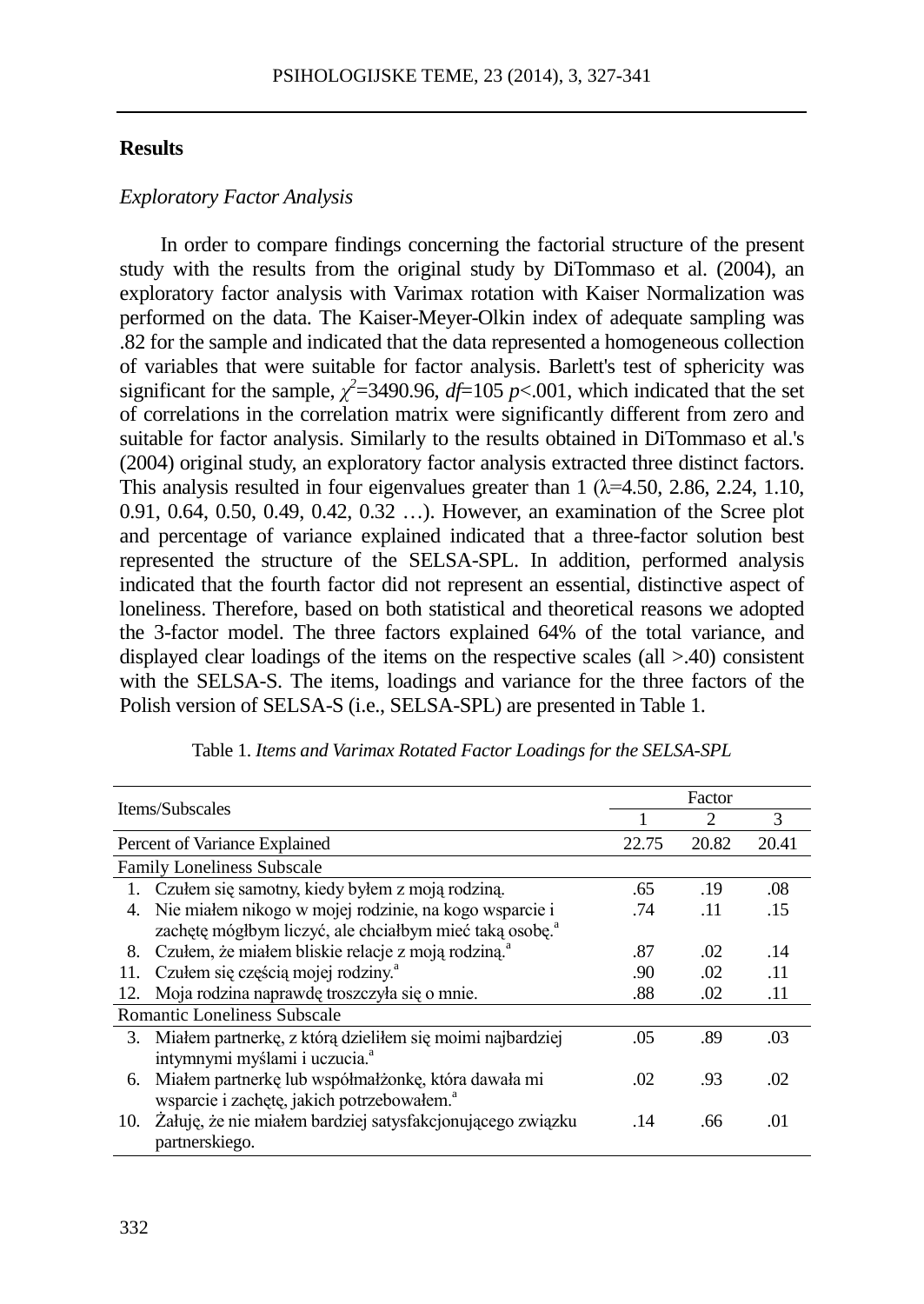Table 1. – *Continued.*

|     | Items/Subscales                                                          | Factor |                |       |  |
|-----|--------------------------------------------------------------------------|--------|----------------|-------|--|
|     |                                                                          |        | $\mathfrak{D}$ | 3     |  |
|     | Percent of Variance Explained                                            | 22.75  | 20.82          | 20.41 |  |
|     | <b>Romantic Loneliness Subscale</b>                                      |        |                |       |  |
|     | 14. Miałem partnerkę, do której szczęścia się przyczyniłem. <sup>a</sup> | .01    | .86            | .10   |  |
| 15. | Miałem niezaspokojoną potrzebę bycia w bliskim związku                   | .16    | .41            | .13   |  |
|     | partnerskim.                                                             |        |                |       |  |
|     | Social Loneliness Subscale                                               |        |                |       |  |
| 2.  | Czułem się częścią grupy przyjaciół. <sup>a</sup>                        | .10    | .06            | .73   |  |
| 5.  | Czułem, że moi przyjaciele rozumieją mnie oraz motywy                    | .17    | 20             | .80   |  |
|     | mojego postępowania. <sup>a</sup>                                        |        |                |       |  |
| 7.  | Nie miałem przyjaciela (przyjaciół), którzy podzielaliby moje            | .07    | .02            | .72   |  |
|     | poglądy, ale chciałbym mieć takich przyjaciół.                           |        |                |       |  |
| 9.  | Mogłem liczyć na moich przyjaciół, kiedy potrzebowałem                   | .14    | .05            | .81   |  |
|     | pomocy. <sup>a</sup>                                                     |        |                |       |  |
| 13. | Nie miałem przyjaciół, którzy by mnie rozumieli, ale                     | .10    | .06            | .77   |  |
|     | chciałbym mieć takich przyjaciół.                                        |        |                |       |  |

*Note.* <sup>*a*</sup> Reverse scoring on these items.

As can be seen in Table 1, 15 items exhibited high loading in the factors for which they were intended and they loaded on the same subscales as in the original SELSA-S. The latter results were in line with those of DiTommaso et al.'s (2004) original study. Factor 1 represents dealing with family loneliness and accounted for 22.75% of the common variance. While Factor 2 represents dealing with romantic relationships and was interpreted as reflecting romantic loneliness. It accounts for 20.82% of the common variance. Lastly, Factor 3 represents social loneliness and accounts for 20.41% of the common variance. These results are similar to those obtained in the original study, and indicated that the three subscales of the Polish version of the SELSA-S have good structural stability.

## *Confirmatory Factor Analysis*

To examine the adequacy of the three-factor structure that was achieved through exploratory factor analysis, a confirmatory factor analysis (CFAs) was performed for the 15-item scale via Amos version 18. The hypothesized model was comprised of three first-order latent variables representing three subscales, with each variable having 5 (social), 5 (family) and 5 (romantic) indicators. Goodnessof-fit indices for the three-factor model in the present study were as follows: *χ 2 =*392.93 (*df*=87, *p*<.001), *χ2/df*=4.52, RMSEA=.08, Standardized RMR=.04, GFI=.89, CFI=.93, IFI=.93, NFI=.92, and RFI=.90. Overall, the fit indices in this study indicated that the model provided a good fit to the data (Bentler, 1990; Duru, 2007; Newsom, 2012). Thus, the hypothesized three-factor structure of the Polish version of the SELSA-S was confirmed. The latter structure has also been found in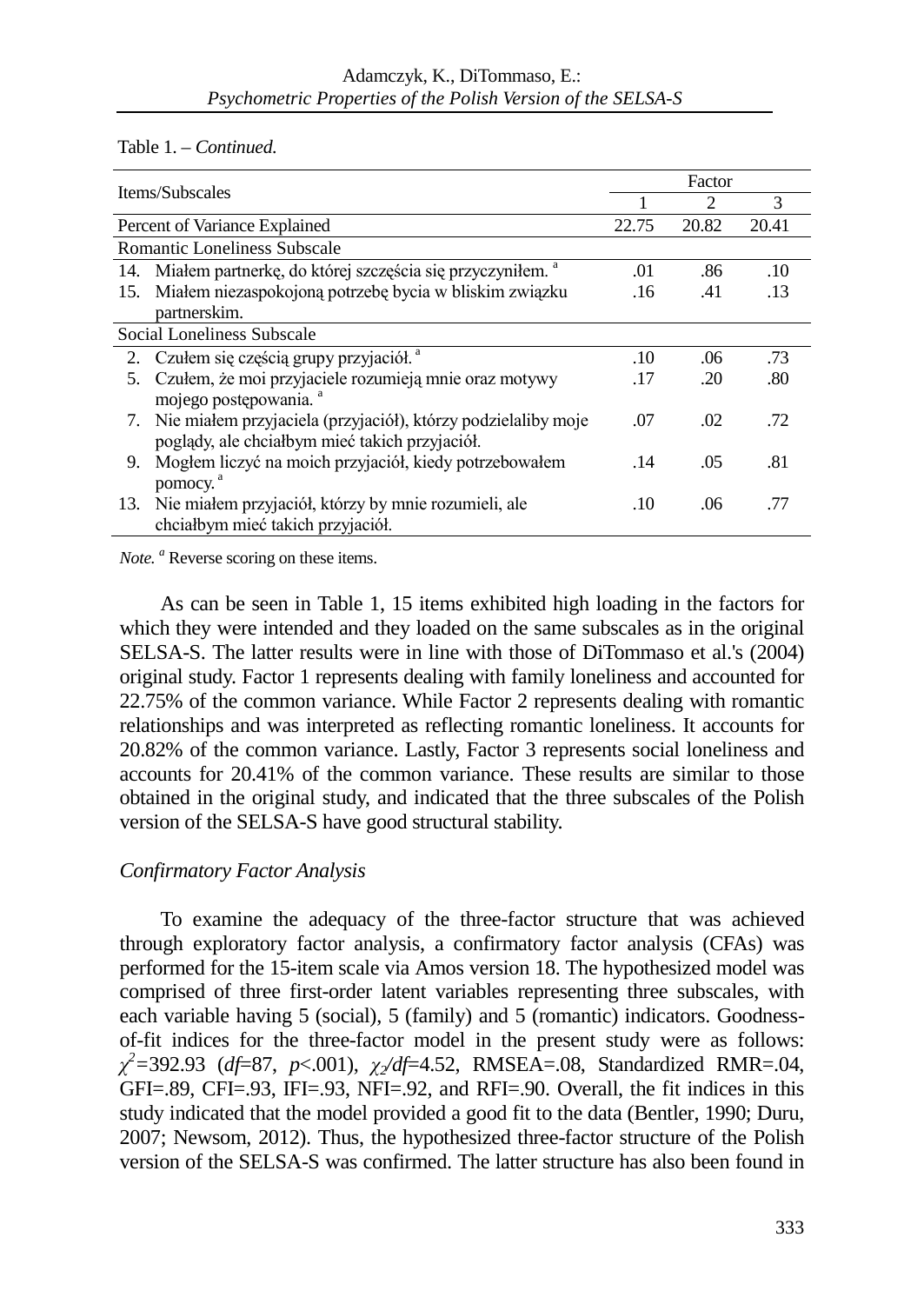other language versions of the SELSA-S (e.g., DiTommaso, Turbide, Poulin, & Robinson, 2007). The correlations between factors are displayed in Table 2.

Table 2. *Correlations Between Factors of the Polish Version of the SELSA-S*

|        | Family         | Romantic |
|--------|----------------|----------|
| Family | $\overline{a}$ |          |
| Social | $.33***$       | $.18***$ |

 $*^{**}p<.001$ .

As Table 2 indicates, the three factors of the Polish version of the SELSA-S are basically orthogonal.

#### *Psychometric Properties of the SELSA-S*

#### *Reliability*

Cronbach's reliability coefficients for the three SELSA-SPL subscales ranged from .83 to .87 (see Table 3).

As indicated in Table 3, the coefficient alpha values for three subscales were comparable to those obtained in the original study (DiTommaso et al., 2004), and in studies on the French-Canadian adaptation (DiTommaso et al., 2007), and Turkish adaptation (Çeçen, 2007).

Table 3. *Internal Reliability (Cronbach's α) Comparison of SELSA-S Subscales Across the Current and Three Other Studies*

| <b>SELSA-S</b> | DiTommaso et al. | DiTommaso et al. | Cecen | Present |
|----------------|------------------|------------------|-------|---------|
| Subscales      | (2004)           | 2007)            | 2007  | study   |
| Romantic       | .87              | .89              | .83   | .83     |
| Family         | .89              | .83              | .76   | .87     |
| Social         | 90               | .84              | 74    | .84     |

## *Means and Standards Deviations*

The means and standard deviations for the social, family, romantic, and total SELSA-S scores are presented in Table 4.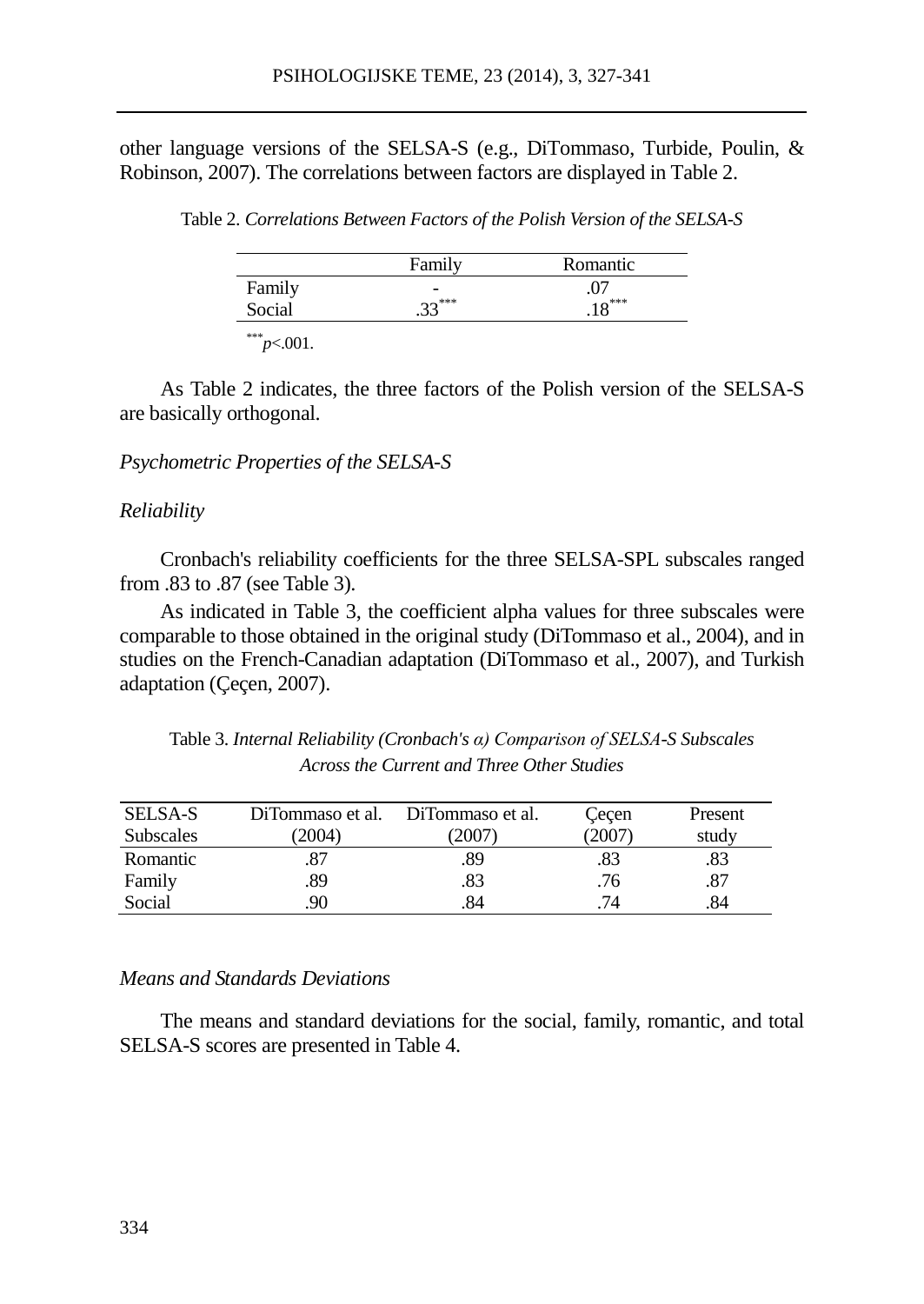| <b>SELSA-S Subscales</b> |     | Romantic | Family |                 |       |       | Social          |       |       |                 |
|--------------------------|-----|----------|--------|-----------------|-------|-------|-----------------|-------|-------|-----------------|
|                          |     | Men      | Women  | Total<br>sample | Men   | Women | Total<br>sample | Men   | Women | Total<br>sample |
| DiTommaso et             | M   | 18.00    | 15.20  | 16.00           | 13.60 | 12.70 | 13.00           | 14.90 | 14.70 | 14.80           |
| al. (2004)               | SD  | 8.90     | 9.10   | 9.10            | 7.20  | 7.70  | 7.60            | 8.00  | 8.40  | 8.30            |
| DiTommaso et             | M   | 16.50    | 15.50  | 17.00           | 12.00 | 11.00 | 11.50           | 12.50 | 11.50 | 11.50           |
| al. (2007)               | SD. | 10.50    | 10.00  | 10.50           | 7.00  | 6.00  | 6.50            | 6.50  | 6.00  | 6.00            |
| Cecen                    | M   | 19.60    | 18.60  | 19.00           | 13.50 | 12.90 | 13.20           | 14.50 | 13.00 | 13.60           |
| (2007)                   | SD  | 9.00     | 9.70   | 9.40            | 6.30  | 6.50  | 6.40            | 6.00  | 6.80  | 6.50            |
| Present                  | M   | 15.80    | 18.50  | 17.50           | 13.70 | 13.20 | 13.40           | 13.70 | 12.20 | 12.80           |
| study                    | SD  | 8.50     | 9.30   | 9.20            | 6.50  | 7.20  | 7.00            | 6.20  | 6.30  | 6.30            |

Table 4. *Means and Standard Deviations of the SELSA-S Subscales Across the Current and Three Other Studies*

The highest mean in the present study was reported on the romantic subscale (*M*=17.50) as was in the original English and other language versions of the scale. On the romantic loneliness subscale the mean for the current sample was higher for women (*M*=18.45, *SD*=9.25) than for men (*M*=15.77, *SD*=8.84), *t*(415)=2.90, *p*<.01, and on the social loneliness scale the mean was higher for men (*M*=13.69, *SD*=6.15) than for women (*M*=12.21, *SD*=6.33), *t*(415)=2.33, *p*<.05. No gender differences were observed on the family loneliness subscale between women (*M*=13.20, *SD*=7.19) and men (*M*=13.76, *SD*=6.64), *t*(415)*=*0.66, *p>*.05.

## *Intercorrelations*

To ensure comparability with DiTommaso et al. (2004) and/or DiTommaso et al. (2007) and Çeçen (2007), correlations between the subscales were also assessed. Table 5 displays a comparison of the results of the three studies.

|                             | DiTommaso et al.<br>(2004) |                          |     | DiTommaso et al.<br>(2007) |     | Cecen<br>(2007)          |                          | Present<br>study         |     |   |   |            |
|-----------------------------|----------------------------|--------------------------|-----|----------------------------|-----|--------------------------|--------------------------|--------------------------|-----|---|---|------------|
|                             |                            |                          |     |                            |     | <b>SELSA-S Subscales</b> |                          |                          |     |   |   |            |
| SELSA-S<br><b>Subscales</b> | R                          | F                        | S   | R                          | F   | <b>S</b>                 | R                        | F                        |     | R | F |            |
| Romantic                    |                            | .21                      | .17 | $\overline{a}$             | .18 | .26                      | $\overline{\phantom{a}}$ | .12                      | .21 |   |   | $17***$    |
| Family                      |                            | $\overline{\phantom{0}}$ | .26 |                            |     | .42                      |                          | $\overline{\phantom{a}}$ | .27 |   |   | $.30^{**}$ |

Table 5. *Correlations Between the SELSA-S Subscales Across the Current and Three Other Studies*

*Note.* R – Romantic; F – Family; S – Social. *\**  $p<05$ ;  $p<01$ .

As Table 5 shows, although in the current study all three subscales were positively and significantly correlated with each other, it is also evident that they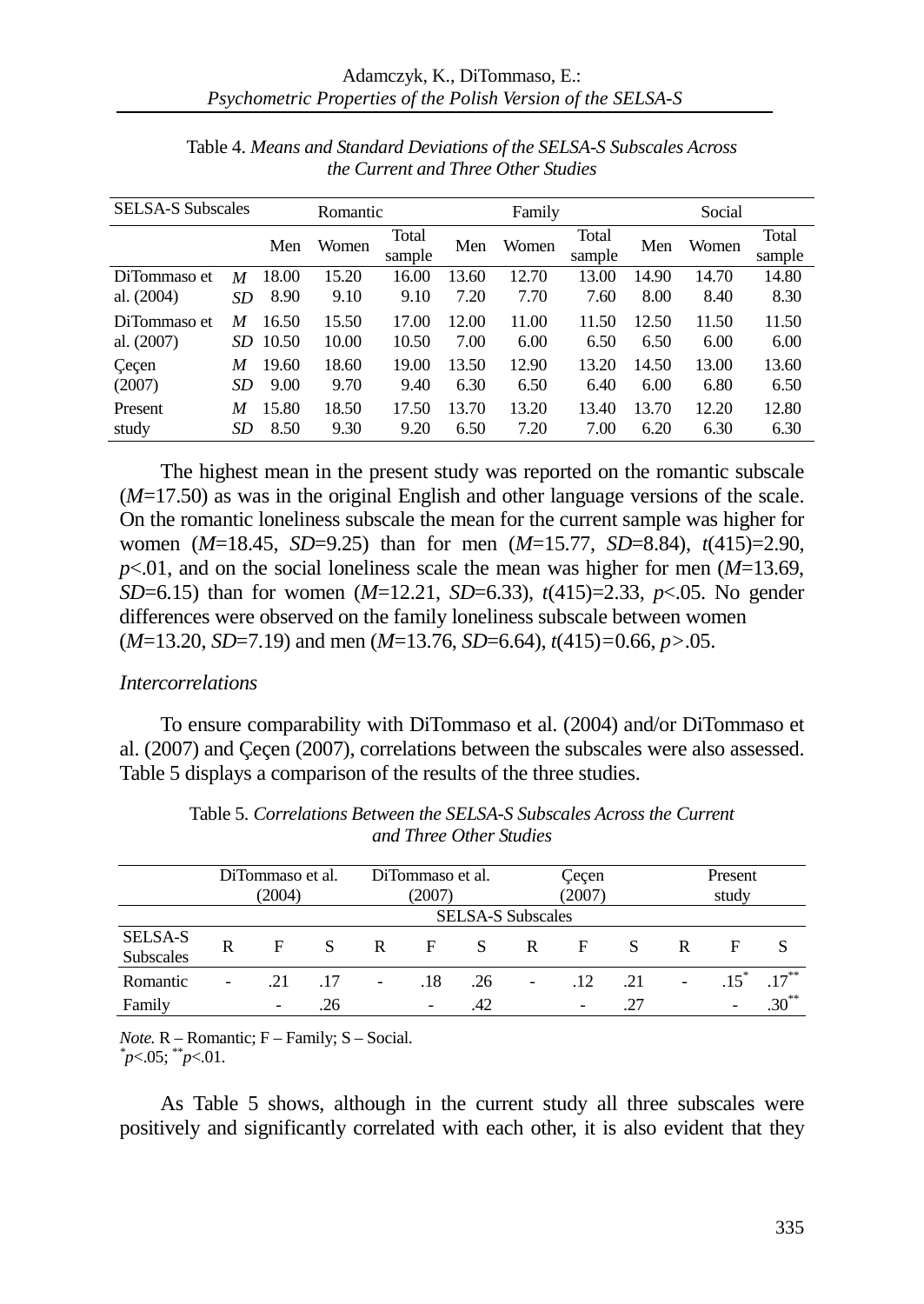are distinct constructs. This pattern of intercorrelations among the subscales appears to be consistent across the other studies.

#### *Concurrent and Discriminant Validity*

To assess the validity of the SELSA-SPL subscales, the relationship between the SELSA-SPL and the other measures (i.e., loneliness measured by UCLA-R, anxiety, perceived social support, satisfaction with life, and current relationship status) was evaluated (see Table 6). It was hypothesized that all three subscales of the Polish version of the SELSA-S would be positively correlated with the Polish version of the UCLA-R. It was also anticipated that all three subscales of the Polish version of the SELSA-S would be significantly positively correlated with the STAI (trait and state anxiety), and would be negatively correlated with perceived social support, and life satisfaction. In addition, it was expected that current relationship status would differentiate the levels of loneliness reported by respondents.

|                                  | Loneliness - SELSA-SPL |           |                     |  |  |  |
|----------------------------------|------------------------|-----------|---------------------|--|--|--|
| Variables                        | Family                 | Romantic  | Social              |  |  |  |
| Loneliness - UCLA-R              | $.43***$               | $23^{**}$ | $.66***$            |  |  |  |
| Anxiety                          |                        |           |                     |  |  |  |
| <b>State</b>                     | .36 <sup>°</sup>       | $.29*$    | $.30^{\degree}$     |  |  |  |
| Trait                            | $41*$                  | $.31*$    | $.40*$              |  |  |  |
| Perceived Social Support         |                        |           |                     |  |  |  |
| <b>Family Support</b>            | $-.78***$              | $-.04$    | $-.19***$           |  |  |  |
| <b>Friends Support</b>           | $-.20$ <sup>**</sup>   | $-.05$    | $-.71$ <sup>*</sup> |  |  |  |
| <b>Significant Other Support</b> | $-31^{**}$             | $-.47***$ | $-.37***$           |  |  |  |
| Satisfaction with life           | $-18$ <sup>***</sup>   | $17***$   | ***                 |  |  |  |

Table 6. *Correlations of the SELSA-SPL Subscales With Individual Difference Measures*

\* *p*<.05; \*\**p*<.01; \*\*\**p*<.001.

As can be seen in Table 6, all of the correlations of the SELSA-S subscales with the analyzed variables were in the expected direction, indicating that greater loneliness in the three domains was related to higher levels of loneliness measured by UCLA-R, higher level of trait and state anxiety, and lower reported levels of perceived social support and life satisfaction.

In addition, respondents who were single obtained higher scores on romantic loneliness (*M*=23.74, *SD*=7.40) than those with romantic partners (*M*=11.71, *SD*=6.50), *t*(415)=17.58, *p*<.001. Furthermore, single individuals reported higher levels of family loneliness (*M*=14.14, *SD*=7.29) than did those with romantic partners  $(M=12.68, SD=6.64)$ ,  $t(415)=2.14$ ,  $p<0.05$ . However, no significant differences emerged between the groups with regards to reported social loneliness, *t*(415)=.07, *p*>.05.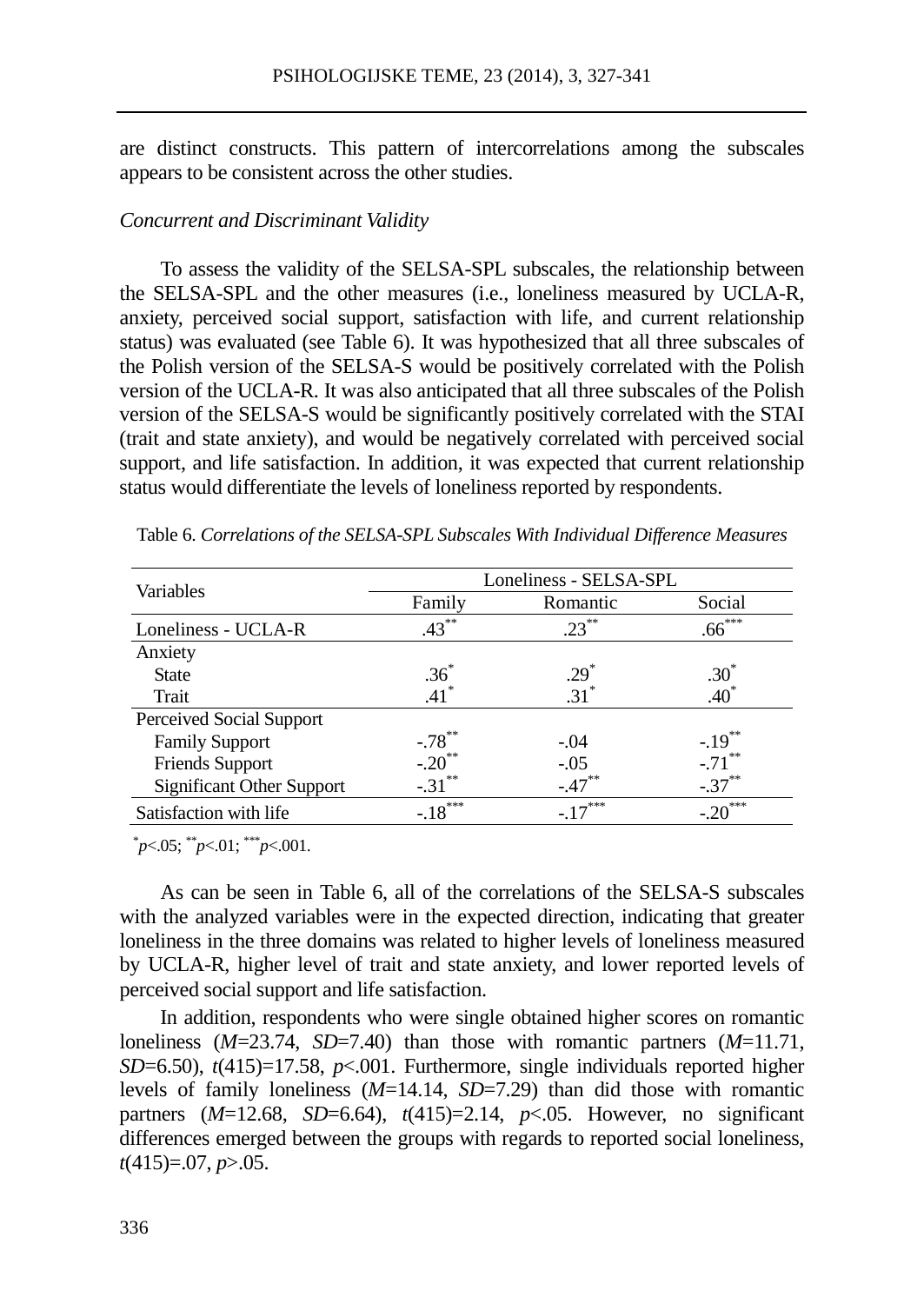## **Discussion**

The fact that the SELSA-S is a multidimensional measure of loneliness and the lack of such a measure of loneliness in Poland spurred the adaptation of the SELSA-S. The purpose of this study was two-fold: firstly, to adapt the SELSA-S into Polish and secondly, to examine its psychometric properties. The current findings demonstrate that with regards to factor structure, reliability and associations with indicators of psychological functioning, the Polish adaptation behaves similarly to the original English and other language versions of the SELSA-S.

An examination of the factor structure shows that the 15 items of the SELSA-SPL loaded as expected. Thus, the exploratory factor analysis of the Polish translation of the SELSA-S scales confirmed the original scale structure. Confirmatory factor analysis yielded results similar to those obtained by the original English version, as well as the full-length SELSA, the French-Canadian, and Turkish adaptations of the SELSA-S. The RMSEA values of approximately .08 showed a reasonable fit comparable to the original English version of the SELSA-S, the CFI values higher than .90 indicated an adequate fit with models that include 5 items per factor for the three-factor model. With respect to reliability, internal consistency coefficients of the three SELSA-SPL scales were very good and were comparable to those obtained using the original English and other language versions.

The intercorrelations of the SELSA-SPL subscales were generally comparable with the pattern found in the original English version, and also with the French-Canadian, and Turkish adaptations (Çeçen, 2007; DiTommaso et al., 2004; DiTommaso et al., 2007). The low intercorrelations between the three SELSA subscales (romantic, family and social loneliness), and the high Cronbach's alpha coefficient for the subscales support the existence of three distinct dimensions of loneliness, although they have a common core.

Additionally, results indicated that the three subscales displayed high levels of concurrent validity. There were statistically significant correlations between each subscale and the UCLA-R (Russell et al., 1980). The strongest relationship was found between the social loneliness subscale and the UCLA-R. This pattern is consistent with previous studies conducted by DiTommaso and co-workers (1993, 2004, 2007) and Çeçen (2007).

Additional evidence for the high correspondence between the Polish adaptation of the SELSA-S scales and the original English, French-Canadian, and Turkish versions emerges from the pattern of associations between loneliness measured by the SELSA-S and other variables such as anxiety, perceived social support, life satisfaction and current involvement in a romantic relationship. It was hypothesized that the Polish version of the STAI would correlate significantly with the SELSA-SPL. This prediction was partially confirmed: significant, but moderate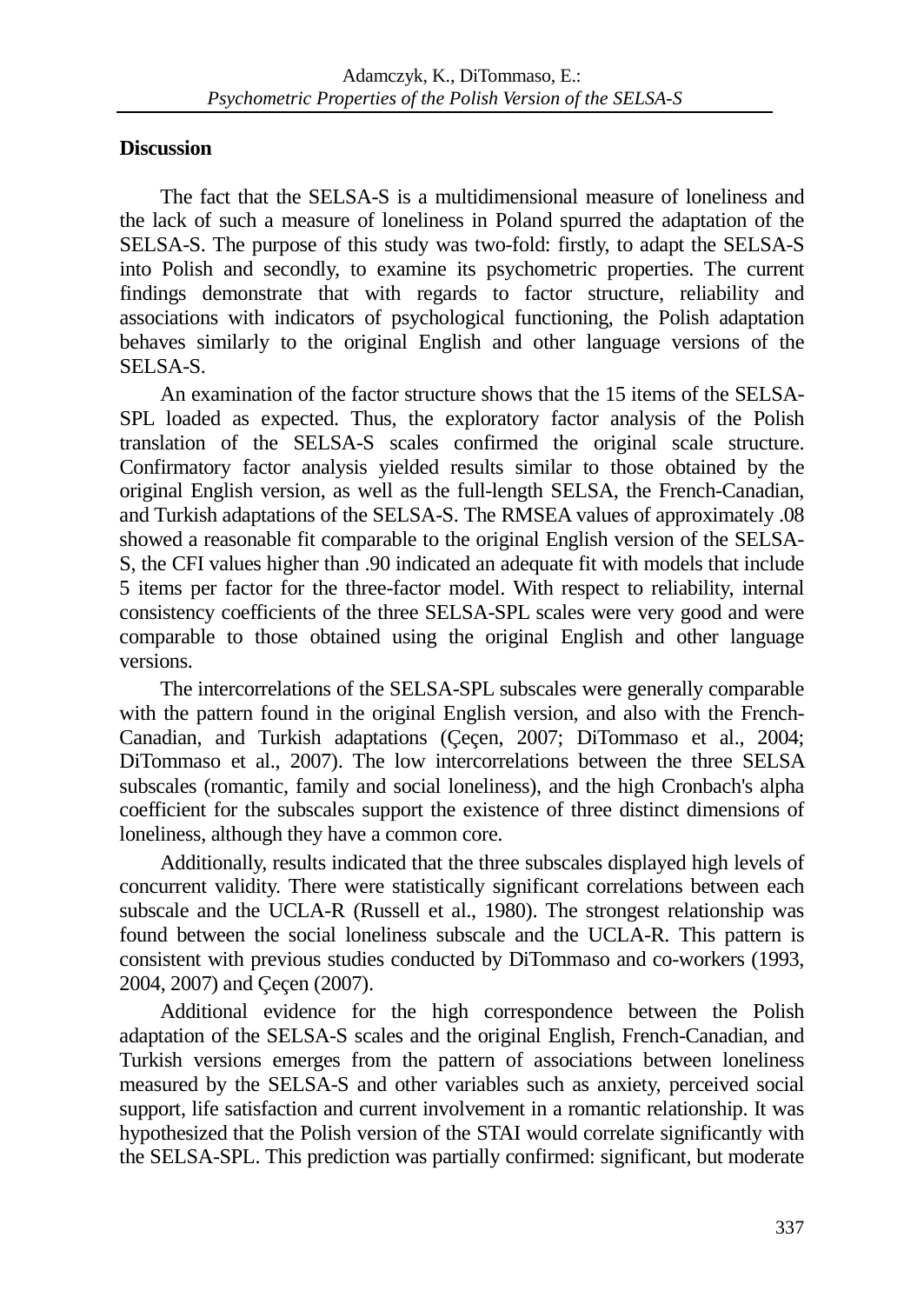correlations with anxiety were obtained between the family, social, and romantic loneliness subscales.

As predicted, family loneliness and perceived support from family were negatively correlated, the same as romantic loneliness and perceived support from significant others. Moreover, higher levels of social loneliness were associated with less perceived social support. These results are consistent with those of previous research (e.g., Çeçen, 2007) suggesting that greater reported loneliness is associated with lower perceived social support. With regard to satisfaction with life, all three SELSA-SPL subscales were moderately associated in the expected directions, namely greater loneliness has been associated with less satisfaction with life (DiTommaso et al., 2004).

The final evidence of concurrent validity of the SELSA-S scales are the results indicating that romantic loneliness was highly correlated with current relationship status. The latter is consistent with findings reported by other researchers (Çeçen, 2007; DiTommaso et al., 2004; DiTommaso & Spinner, 1993; Russell, Cutrona, Rose, & Yurko, 1984) and congruent with the expectation that emotional (romantic) loneliness might be predicted by deficits in romantic and dating relationships.

The present study was not without its limitations. One limitation was the selfreport method of the assessment of loneliness. In future research, it would be important to use another method of assessment such as interviews. It would also be useful to assess the factorial structure and psychometric properties of the Polish version of the SELSA-S using more diverse Polish populations including samples of psychiatric and older individuals to better gauge the generalizability of the SELSA-SPL. Even though this study showed the SELSA-SPL to have good initial psychometric properties, additional research is needed to fully evaluate and further refine it (e.g., by examining its relationship to attachment, interpersonal competence and relationship quality measures).

In conclusion, these limitations notwithstanding, the present study provides evidence that the 15-item version of the Polish adaptation of the Social and Emotional Loneliness Scale for Adults (SELSA-SPL) possesses psychometric properties comparable to the original English, and other language versions. The SELSA-SPL was shown to be a reliable and valid measure for emotional and social loneliness in a sample of Polish adults. Additionally, the development of this new adaptation has provided further validation for the SELSA-S. Finally, these results provide evidence in support of Weiss' (1973) typology of loneliness and indicate the importance of differentiating between the different types of loneliness.

#### **Acknowledgments**

We are grateful to the Institute of Psychology, Adam Mickiewicz University in Poznań, for their financial support of this research.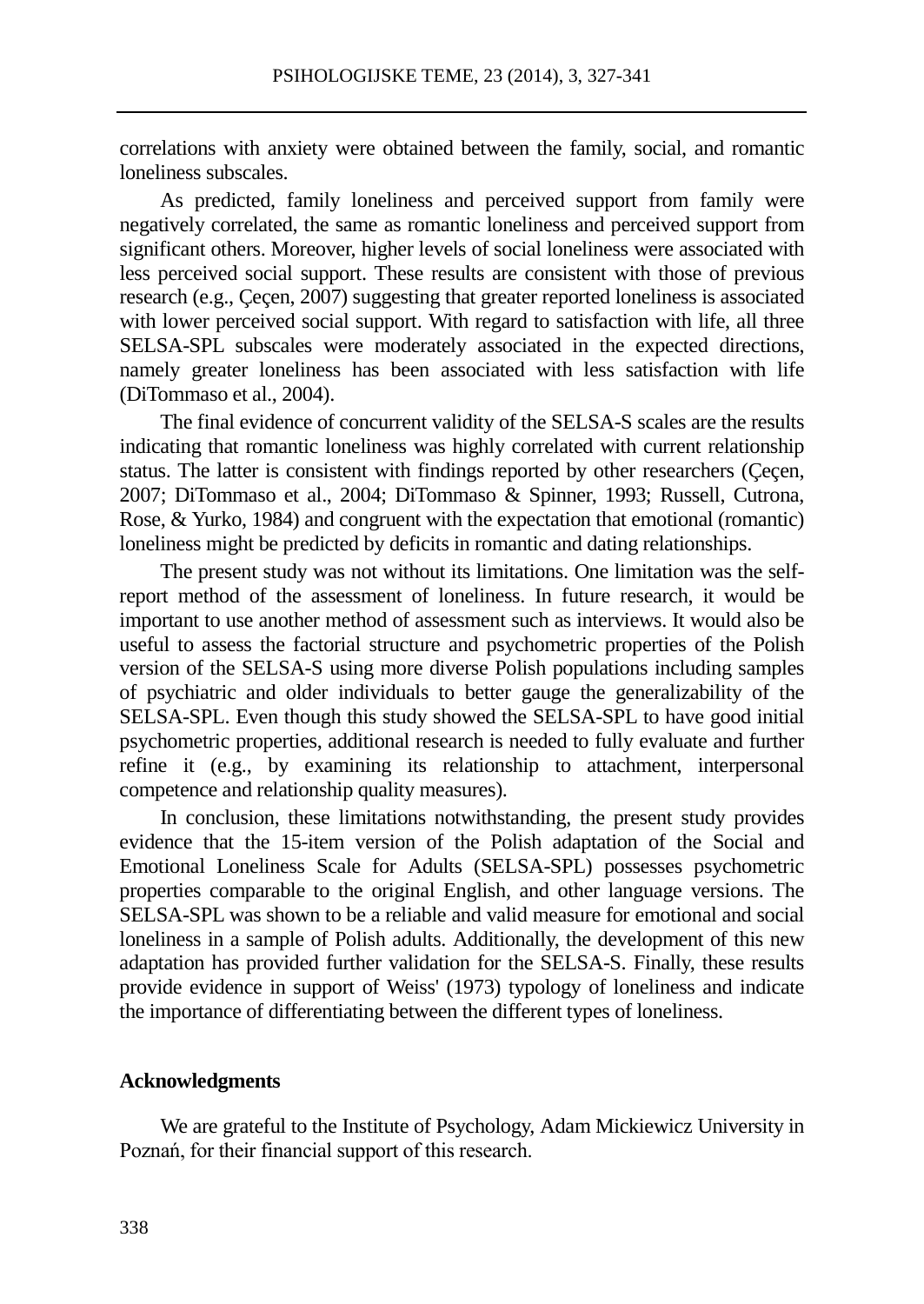## **References**

- Adamczyk, K. (2013). Development and validation of the Polish-language version of the Multidimensional Scale of Perceived Social Support (MSPSS). *International Review of Social Psychology, 26*(4), 25-48.
- Bentler, P. (1990). Comparative fit indexes in structural models. *Psychological Bulletin, 107*(2), 238-246. doi: 10.1037/0033-2909.107.2.238
- Çeçen, R.A. (2007). The Turkish short version of the Social and Emotional Loneliness Scale for Adults (SELSA-S): Initial development and validation. *Social Behavior and Personality*, *35*(6), 717-734. doi: 10.2224/sbp.2007.35.6.717
- Diener, E., Emmons, R.A., Larsen, R.J., & Griffin, S. (1985). The Satisfaction with Life Scale. *Journal of Personality Assessment*, *49*(1), 71-75. doi: 10.1207/ s15327752jpa 4901\_13
- DiTommasso, E., Brannen, C., & Best, L.A. (2004). Measurement and validity characteristics of the short version of the Social and Emotional Loneliness Scale for Adults. *Educational and Psychological Measurement, 64*(1), 99-119. doi: 10.1177/ 0013164403258450
- DiTommaso, E., & Spinner, B. (1993). The development and initial validation of the Social and Emotional Loneliness Scale for Adults (SELSA). *Personality and Individual Differences, 14*(1), 127-134. doi: 10.1016/0191-8869(93)90182-3
- DiTommaso, E., & Spinner, B. (1997). Social and emotional loneliness: A re-examination of Weiss' typology of loneliness. *Personality and Individual Differences, 22*(3), 417-427. doi: 10.1016/S0191-8869(96)00204-8
- DiTommaso, E., Turbide, J., Poulin, C., & Robinson, B. (2007). A French-Canadian adaptation of the Social and Emotional Loneliness Scale for Adults. *Social Behavior and Personality*, *35*(3), 339-350.
- Duru, E. (2007). Re-examination of the psychometric characteristics of the Multidimensional Scale of Perceived Social Support among Turkish university students. *Social Behavior and Personality, 35*(4), 443-452.
- Heinrich, L.M., & Gullone, E. (2006). The clinical significance of loneliness: A literature review. *Clinical Psychology Review, 26*(6), 695-718. doi: 10.1016/j.cpr.2006.04.002
- Juczyński, Z. (2009)*. Narzędzia pomiaru w promocji i psychologii zdrowia* [*Measurement instruments in the promotion and psychology of health*]. Warszawa: Pracownia Testów Psychologicznych PTP.
- Newsom, J.T. (2012). *Some clarifications and recommendations on fit indices*. Retrieved from http://www.upa.pdx.edu/IOA/newsom/semclass/ho\_fit.pdf
- Peplau, L.A., & Perlman, D. (1982). Perspectives on loneliness. In L.A. Peplau & D. Perlman (Eds.), *Loneliness: A sourcebook of current theory, research and therapy* (pp. 1-18). New York: John Wiley.
- Rembowski, J. (1992). *Samotność* [*Loneliness*]. Gdansk: Wydawnictwo Uniwersytetu Gdańskiego.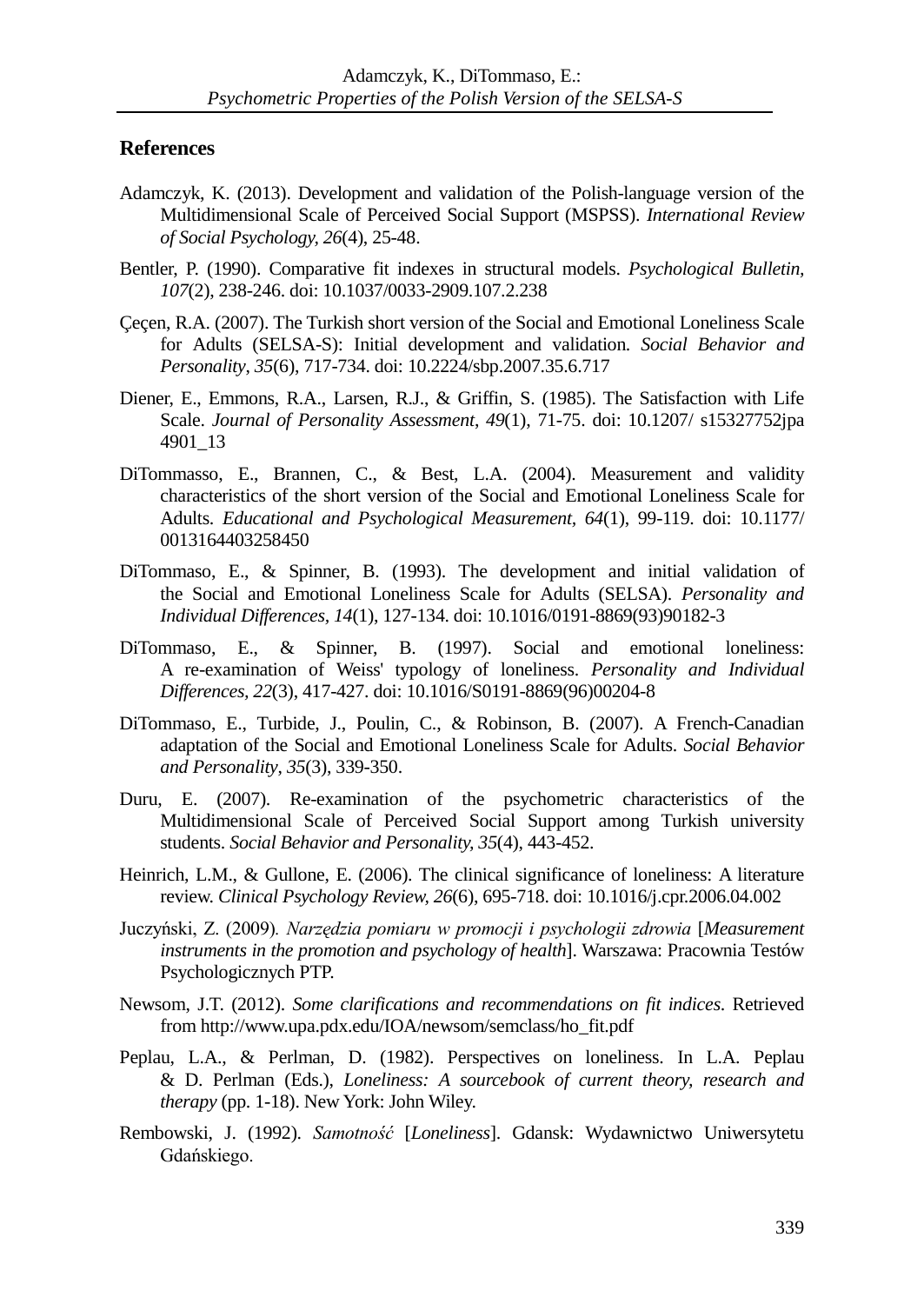- Rokach, A. (2013). *Loneliness updated: Recent research on loneliness and how it affects our lives.* New York: Routledge.
- Russell, D., Cutrona, C.E., Rose, J., & Yurko, K. (1984). Social and emotional loneliness: An exploration of Weiss's typology of loneliness. *Journal of Personality and Social Psychology, 46*(6), 1313-1321. doi: 10.1037/0022-3514.46.6.1313
- Russell, D., Peplau, L.A., & Cutrona, C.E. (1980). The revised UCLA Loneliness scale: Concurrent and discriminant validity evidence. *Journal of Personality and Social Psychology, 39*(3), 472-480.
- Spielberger, C.D. (1983). *Manual for the State-Trait Anxiety Inventory (form Y).* Palo Alto: Consulting Psychologist Press.
- Spielberger, C.D., Strelau, J., Tysarczyk, M., & Wrześniewski, K. (2006). Polska adaptacja STAI [The Polish adaptation of the STAI]. In K. Wrześniewski, T. Sosnowski, A. Jaworska, & D. Ferenc (Eds.), *Polska adaptacja STAI. Inwentarz Stanu i Cechy Lęku* [*The Polish adaptation of the STAI. State Trait Anxiety Inventory*] (pp. 3-17). Warszawa: Pracownia Testów Psychologicznych.
- Weiss, R.S. (1973). *Loneliness: The experience of emotional and social isolation*. Cambridge, MA: MIT Press.
- Weiss, R.S. (1987). Reflections on the present state of loneliness research. *Journal of Social Behavior and Personality, 2*(2), 1-16.
- Weiss, R.S. (1998). A taxonomy of relationships. *Journal of Social and Personal Relationships, 15*, 671-683. doi: 10.1177/0265407598155006
- Zimet, G., Dahlem, N., Zimet, S., & Farley, G. (1988). The Multidimensional Scale of Perceived Social Support*. Journal of Personality Assessment, 52*, 30-41. doi: 10.1207/s15327752jpa5201\_2